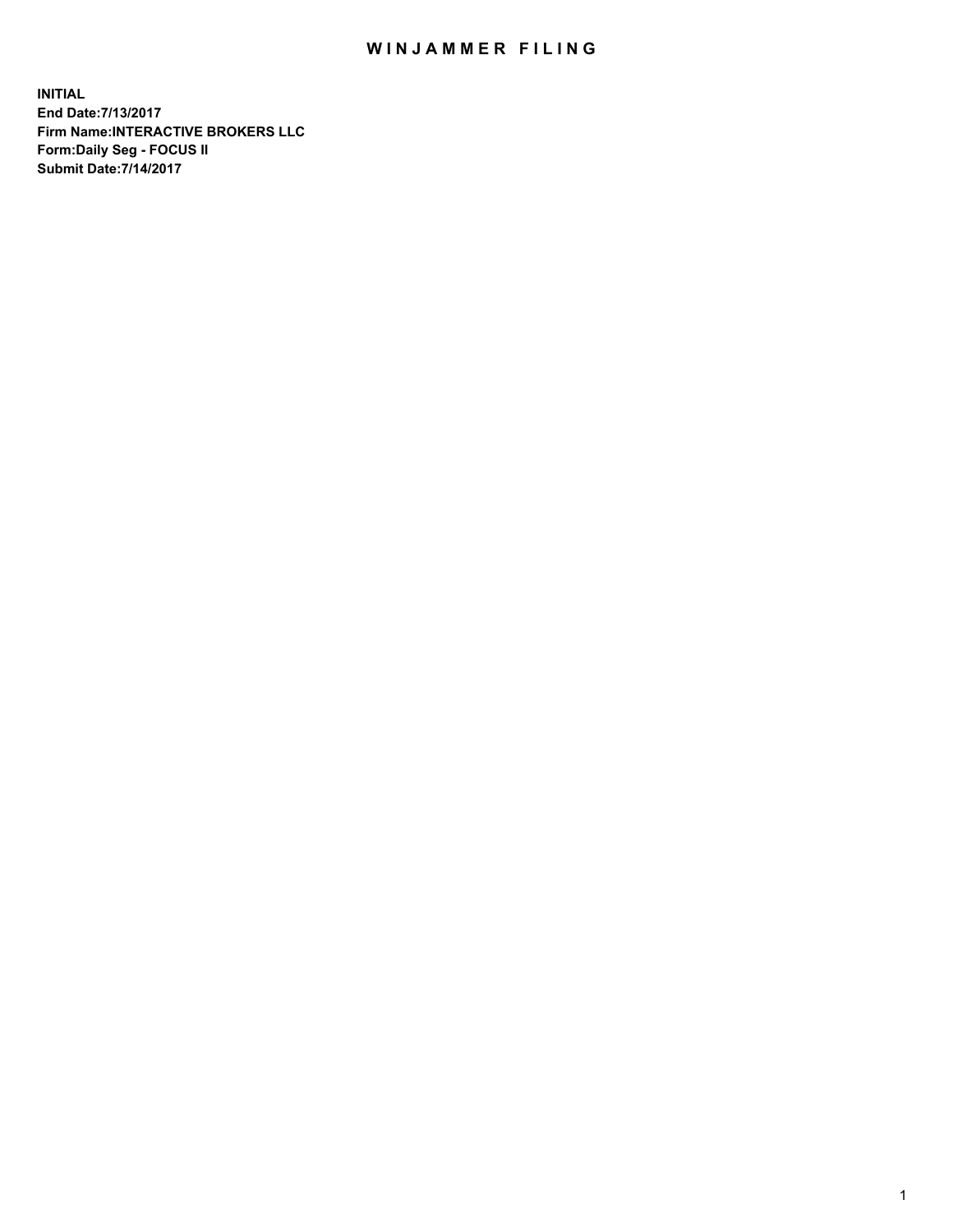## **INITIAL End Date:7/13/2017 Firm Name:INTERACTIVE BROKERS LLC Form:Daily Seg - FOCUS II Submit Date:7/14/2017 Daily Segregation - Cover Page**

| Name of Company<br><b>Contact Name</b><br><b>Contact Phone Number</b><br><b>Contact Email Address</b>                                                                                                                                                                                                                          | <b>INTERACTIVE BROKERS LLC</b><br>James Menicucci<br>203-618-8085<br>jmenicucci@interactivebrokers.c<br>om |
|--------------------------------------------------------------------------------------------------------------------------------------------------------------------------------------------------------------------------------------------------------------------------------------------------------------------------------|------------------------------------------------------------------------------------------------------------|
| FCM's Customer Segregated Funds Residual Interest Target (choose one):<br>a. Minimum dollar amount: ; or<br>b. Minimum percentage of customer segregated funds required:%; or<br>c. Dollar amount range between: and; or<br>d. Percentage range of customer segregated funds required between:% and%.                          | $\overline{\mathbf{0}}$<br>0<br>155,000,000 245,000,000<br>0 <sub>0</sub>                                  |
| FCM's Customer Secured Amount Funds Residual Interest Target (choose one):<br>a. Minimum dollar amount: ; or<br>b. Minimum percentage of customer secured funds required:%; or<br>c. Dollar amount range between: and; or<br>d. Percentage range of customer secured funds required between:% and%.                            | $\overline{\mathbf{0}}$<br>$\overline{\mathbf{0}}$<br>80,000,000 120,000,000<br>00                         |
| FCM's Cleared Swaps Customer Collateral Residual Interest Target (choose one):<br>a. Minimum dollar amount: ; or<br>b. Minimum percentage of cleared swaps customer collateral required:% ; or<br>c. Dollar amount range between: and; or<br>d. Percentage range of cleared swaps customer collateral required between:% and%. | $\overline{\mathbf{0}}$<br>$\overline{\mathbf{0}}$<br>0 <sub>0</sub><br><u>00</u>                          |

Attach supporting documents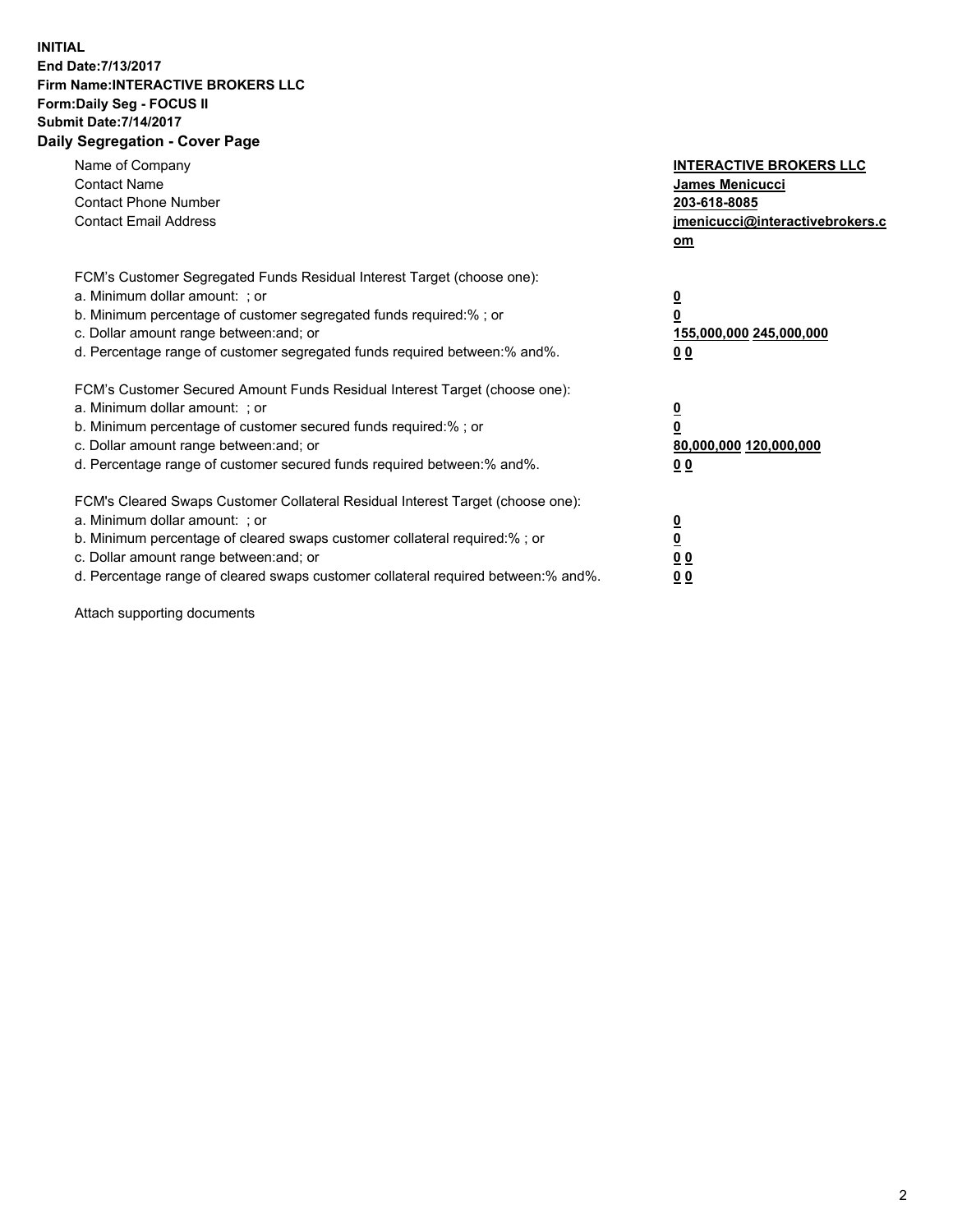## **INITIAL End Date:7/13/2017 Firm Name:INTERACTIVE BROKERS LLC Form:Daily Seg - FOCUS II**

|          | <b>Submit Date: 7/14/2017</b>                                                                              |                                  |
|----------|------------------------------------------------------------------------------------------------------------|----------------------------------|
|          | <b>Daily Segregation - Secured Amounts</b>                                                                 |                                  |
|          | Foreign Futures and Foreign Options Secured Amounts                                                        |                                  |
|          | Amount required to be set aside pursuant to law, rule or regulation of a foreign                           | $0$ [7305]                       |
|          | government or a rule of a self-regulatory organization authorized thereunder                               |                                  |
| 1.       | Net ledger balance - Foreign Futures and Foreign Option Trading - All Customers                            |                                  |
|          | A. Cash                                                                                                    | 350,071,748 [7315]               |
|          | B. Securities (at market)                                                                                  | $0$ [7317]                       |
| 2.       | Net unrealized profit (loss) in open futures contracts traded on a foreign board of trade                  | 15,882,947 [7325]                |
| 3.       | Exchange traded options                                                                                    |                                  |
|          | a. Market value of open option contracts purchased on a foreign board of trade                             | 35,572 [7335]                    |
|          | b. Market value of open contracts granted (sold) on a foreign board of trade                               | -15,931 [7337]                   |
| 4.       | Net equity (deficit) (add lines 1. 2. and 3.)                                                              | 365,974,336 [7345]               |
| 5.       | Account liquidating to a deficit and account with a debit balances - gross amount                          | 10,474 [7351]                    |
|          | Less: amount offset by customer owned securities                                                           | 0 [7352] 10,474 [7354]           |
| 6.       | Amount required to be set aside as the secured amount - Net Liquidating Equity                             | 365,984,810 [7355]               |
|          | Method (add lines 4 and 5)                                                                                 |                                  |
| 7.       | Greater of amount required to be set aside pursuant to foreign jurisdiction (above) or line                | 365,984,810 [7360]               |
|          | 6.                                                                                                         |                                  |
|          | FUNDS DEPOSITED IN SEPARATE REGULATION 30.7 ACCOUNTS                                                       |                                  |
| 1.       | Cash in banks                                                                                              |                                  |
|          | A. Banks located in the United States                                                                      | 67,762,603 [7500]                |
|          | B. Other banks qualified under Regulation 30.7                                                             | 0 [7520] 67,762,603 [7530]       |
| 2.       | <b>Securities</b>                                                                                          |                                  |
|          | A. In safekeeping with banks located in the United States                                                  | 343,690,465 [7540]               |
|          | B. In safekeeping with other banks qualified under Regulation 30.7                                         | 0 [7560] 343,690,465 [7570]      |
| 3.       | Equities with registered futures commission merchants                                                      |                                  |
|          | A. Cash                                                                                                    | $0$ [7580]                       |
|          | <b>B.</b> Securities                                                                                       | $0$ [7590]                       |
|          | C. Unrealized gain (loss) on open futures contracts                                                        | $0$ [7600]                       |
|          | D. Value of long option contracts                                                                          | $0$ [7610]                       |
|          | E. Value of short option contracts                                                                         | 0 [7615] 0 [7620]                |
| 4.       | Amounts held by clearing organizations of foreign boards of trade                                          |                                  |
|          | A. Cash                                                                                                    | $0$ [7640]                       |
|          | <b>B.</b> Securities                                                                                       | $0$ [7650]                       |
|          | C. Amount due to (from) clearing organization - daily variation                                            | $0$ [7660]                       |
|          | D. Value of long option contracts                                                                          | $0$ [7670]                       |
|          | E. Value of short option contracts                                                                         | 0 [7675] 0 [7680]                |
| 5.       | Amounts held by members of foreign boards of trade                                                         |                                  |
|          | A. Cash                                                                                                    | 69,607,511 [7700]                |
|          | <b>B.</b> Securities                                                                                       | $0$ [7710]                       |
|          | C. Unrealized gain (loss) on open futures contracts                                                        | 9,024,665 [7720]                 |
|          | D. Value of long option contracts                                                                          | 35,572 [7730]                    |
|          | E. Value of short option contracts                                                                         | -15,931 [7735] 78,651,817 [7740] |
| 6.<br>7. | Amounts with other depositories designated by a foreign board of trade<br>Segregated funds on hand         | $0$ [7760]                       |
| 8.       | Total funds in separate section 30.7 accounts                                                              | $0$ [7765]                       |
| 9.       |                                                                                                            | 490,104,885 [7770]               |
|          | Excess (deficiency) Set Aside for Secured Amount (subtract line 7 Secured Statement<br>Page 1 from Line 8) | 124,120,075 [7380]               |
| 10.      | Management Target Amount for Excess funds in separate section 30.7 accounts                                | 80,000,000 [7780]                |
| 11.      | Excess (deficiency) funds in separate 30.7 accounts over (under) Management Target                         | 44,120,075 [7785]                |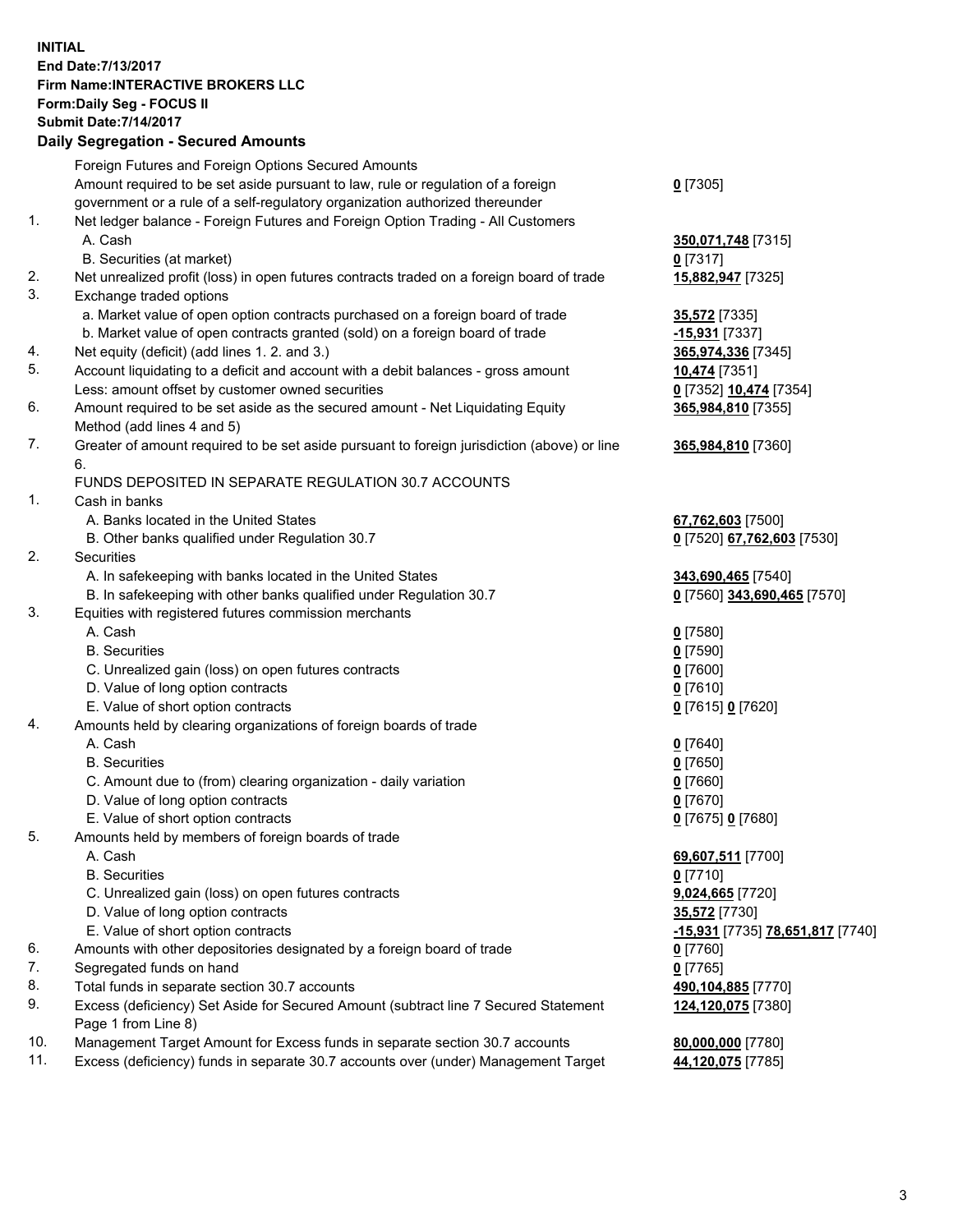**INITIAL End Date:7/13/2017 Firm Name:INTERACTIVE BROKERS LLC Form:Daily Seg - FOCUS II Submit Date:7/14/2017 Daily Segregation - Segregation Statement** SEGREGATION REQUIREMENTS(Section 4d(2) of the CEAct) 1. Net ledger balance A. Cash **4,291,871,151** [7010] B. Securities (at market) **0** [7020] 2. Net unrealized profit (loss) in open futures contracts traded on a contract market **-107,325,867** [7030] 3. Exchange traded options A. Add market value of open option contracts purchased on a contract market **217,835,366** [7032] B. Deduct market value of open option contracts granted (sold) on a contract market **-318,174,493** [7033] 4. Net equity (deficit) (add lines 1, 2 and 3) **4,084,206,157** [7040] 5. Accounts liquidating to a deficit and accounts with debit balances - gross amount **236,112** [7045] Less: amount offset by customer securities **0** [7047] **236,112** [7050] 6. Amount required to be segregated (add lines 4 and 5) **4,084,442,269** [7060] FUNDS IN SEGREGATED ACCOUNTS 7. Deposited in segregated funds bank accounts A. Cash **712,423,870** [7070] B. Securities representing investments of customers' funds (at market) **2,415,676,285** [7080] C. Securities held for particular customers or option customers in lieu of cash (at market) **0** [7090] 8. Margins on deposit with derivatives clearing organizations of contract markets A. Cash **519,328,978** [7100] B. Securities representing investments of customers' funds (at market) **742,526,085** [7110] C. Securities held for particular customers or option customers in lieu of cash (at market) **0** [7120] 9. Net settlement from (to) derivatives clearing organizations of contract markets **-1,658,384** [7130] 10. Exchange traded options A. Value of open long option contracts **217,828,581** [7132] B. Value of open short option contracts **-318,160,219** [7133] 11. Net equities with other FCMs A. Net liquidating equity **0** [7140] B. Securities representing investments of customers' funds (at market) **0** [7160] C. Securities held for particular customers or option customers in lieu of cash (at market) **0** [7170] 12. Segregated funds on hand **0** [7150] 13. Total amount in segregation (add lines 7 through 12) **4,287,965,196** [7180] 14. Excess (deficiency) funds in segregation (subtract line 6 from line 13) **203,522,927** [7190]

- 15. Management Target Amount for Excess funds in segregation **155,000,000** [7194]
- 16. Excess (deficiency) funds in segregation over (under) Management Target Amount Excess

**48,522,927** [7198]